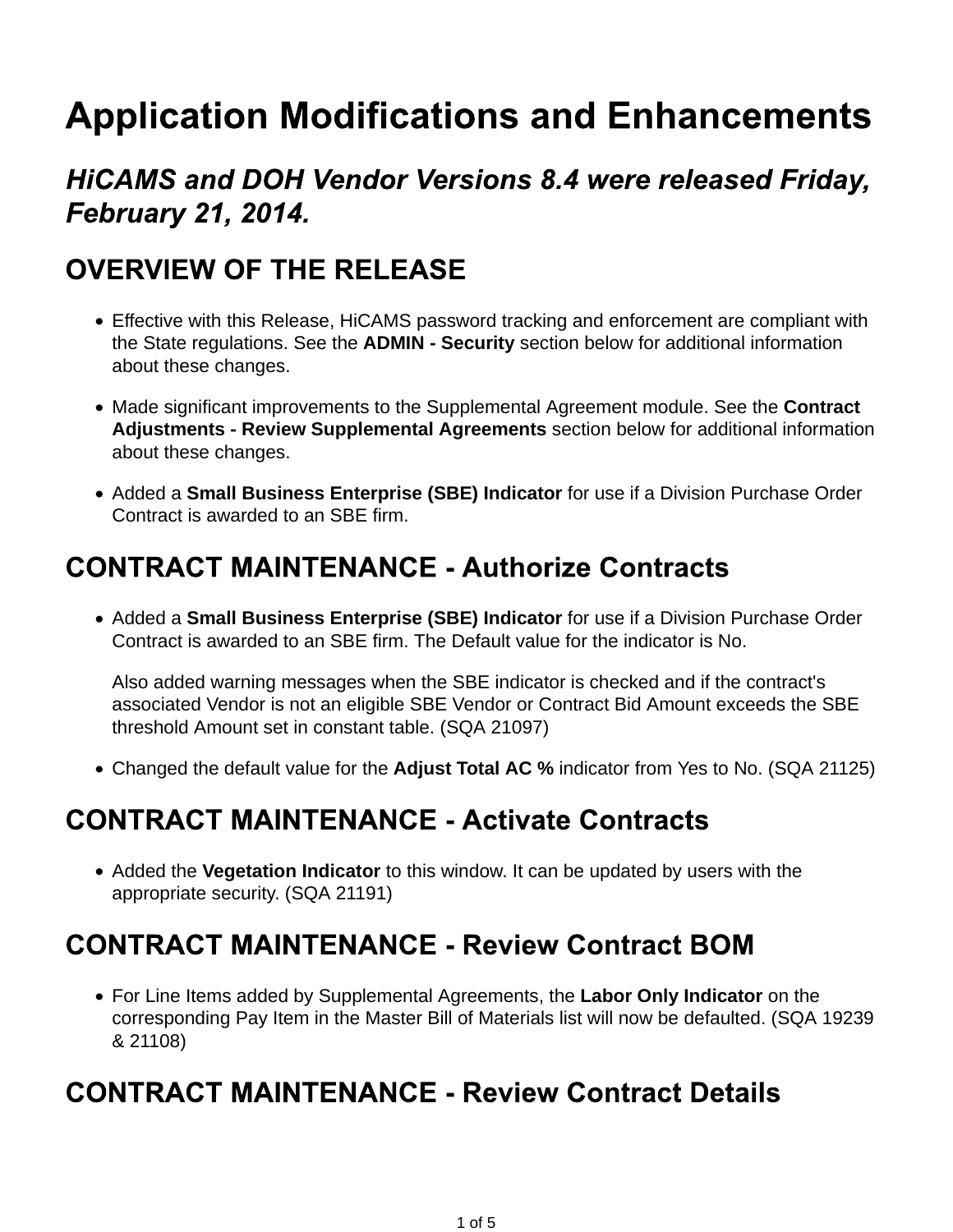Added a **Small Business Enterprise (SBE) Indicator** for use if a Division Purchase Order Contract is awarded to an SBE firm. The Default value for the indicator is No. (SQA 21097)

# **CONTRACT ADJUSTMENTS - Review Supplemental Agreements**

- Added a Notification that is sent to the Area Bridge and/or Roadway Engineer when a Supplemental Agreement is created. (SQA 20983)
- Made significant improvements to the options for modifying and adding **Contract Times by Supplemental Agreement**. Dates for all Contract Times including the Overall Contract Time 00 can now be changed by Supplemental Agreement. (SQA 14485 & 20498)
- Users are now able to delete a Contract Time added in error by Supplemental Agreement if the Supplemental Agreement in which it was added has not been set to Contractor Concurrence. (SQA 15324)
- Users are no longer able to enter a quantity of zero (0) days for a Time Extension. (SQA 17449)
- Removed line items created by Supplemental Agreement with a negative quantity from the Set Line Item Indicators window, the Review Contract BOM window, and the Pay Record line item drop down list. Additionally, this type of line item no longer triggers the Contract Bill of Materials report called when the estimate is generated. (SQA 13493)
- The application no longer allows a negative quantity if the Line Item does not exist on the WBS element. (SQA 18155)
- Updated the display on the Line Items Tab column headers to differentiate between the Long Description seen on the Master Pay Item option and the Short Description displayed as part of the Supplemental Agreement. (SQA 14461)
- **Locked the window display and the printed report** for all Supplemental Agreements that have reached Contractor Concurrence. Previously, Work Order Splits on the SA line items would update both. Now they will remain as they were when signed by the department and Contractor. (SQA 15673 & 21141)
- HiCAMS no longer defaults the Fuel Adjustment Indicator to Yes when a line item from the Master Pay Item list is added to a Supplemental Agreement. (SQA 17402)
- Revised the way HiCAMS determines who can approve a Supplemental Agreement. Previously, **Approval Authority** was system defined by specific Job Titles. Now, Job Titles or Staff members can be granted Approval Authority. The Approval Authority can also be limited by the Contract Administrative Authority Code (Construction or Division). (SQA 14769)
- Increased the number of characters allowed in the Total Amount and Approval Amount columns to match the maximum Approval Amounts in the Contract Adjustment Approvals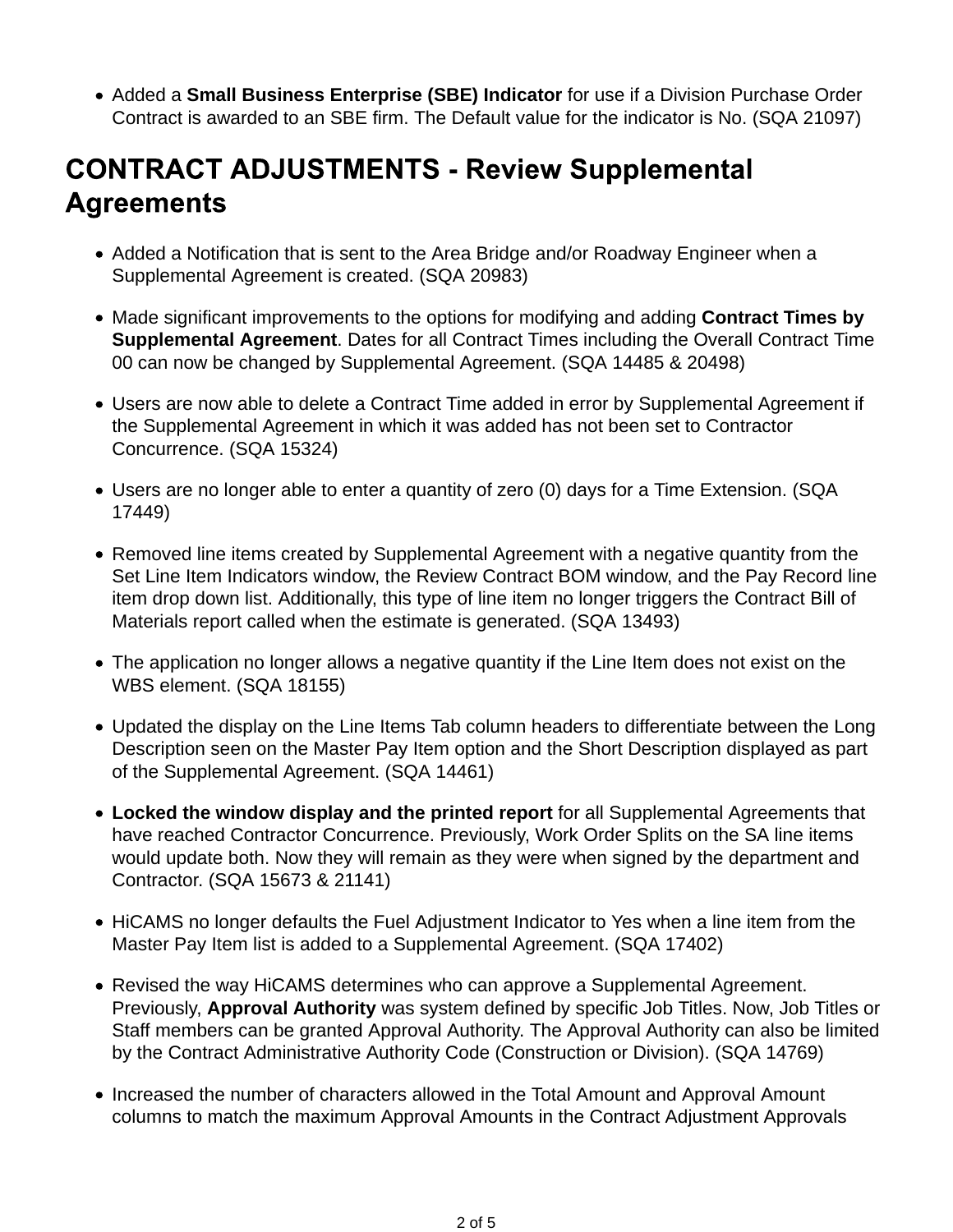table. (SQA 21167)

- Moved the check for the presence of a Fuel Base price from the Activate action to the Contractor Concurrence action. (SQA 21195)
- Modified HiCAMS so that the extra Modify Contract Adjustment history row is no longer created when a user Approves a Supplemental Agreement. (SQA 21205)

## **DENSITY - Review Density Asphalt Cores QC**

Corrected the user reported error occurring if the Enter key was used at the end of data entry. The **% Compaction** field will display the number entered, not a zero. (SQA 21181)

## FIELD INSPECTION REPORTS (FIR) - Review Field Inspection **Reports**

Added a Notification that is sent to the appropriate M&T Inspector when a Field Inspection Report is created. (SQA 21065)

## **SAMPLING - General**

The Sample Status Notification on **Source Approval Samples** has been restored. (SQA 19213)

#### **SAMPLING - Enter Sample Details**

Corrected a user reported error occurring if the Material Type was chosen on the **Material Selection** window. The Material Selection window no longer opens a second time. (SQA 21192)

# **QUERY TOOL**

- GENERAL: Corrected sort order of Queries. (SQA 21123)
- CONTRACTS: Added the column Small Business Enterprise (SBE) Indicator. (SQA 21097)
- CONTRACT ARCHIVE: Corrected a user reported error that occurred when the **Pending Destroy Date** was used as a criterion. (SQA 21212)
- TICKETS: Changed the label "AC%" to "Total AC%" to match the window. (SQA 21175)
- TICKETS: Added the remaining AC% fields (Virgin AC %, RAP AC %, Other AC %) to assist with the calculations for AC adjustment on Design Build Contracts. (SQA 21175)
- TICKETS: Separated the Station From and Station To columns into Station Fro//m (To) and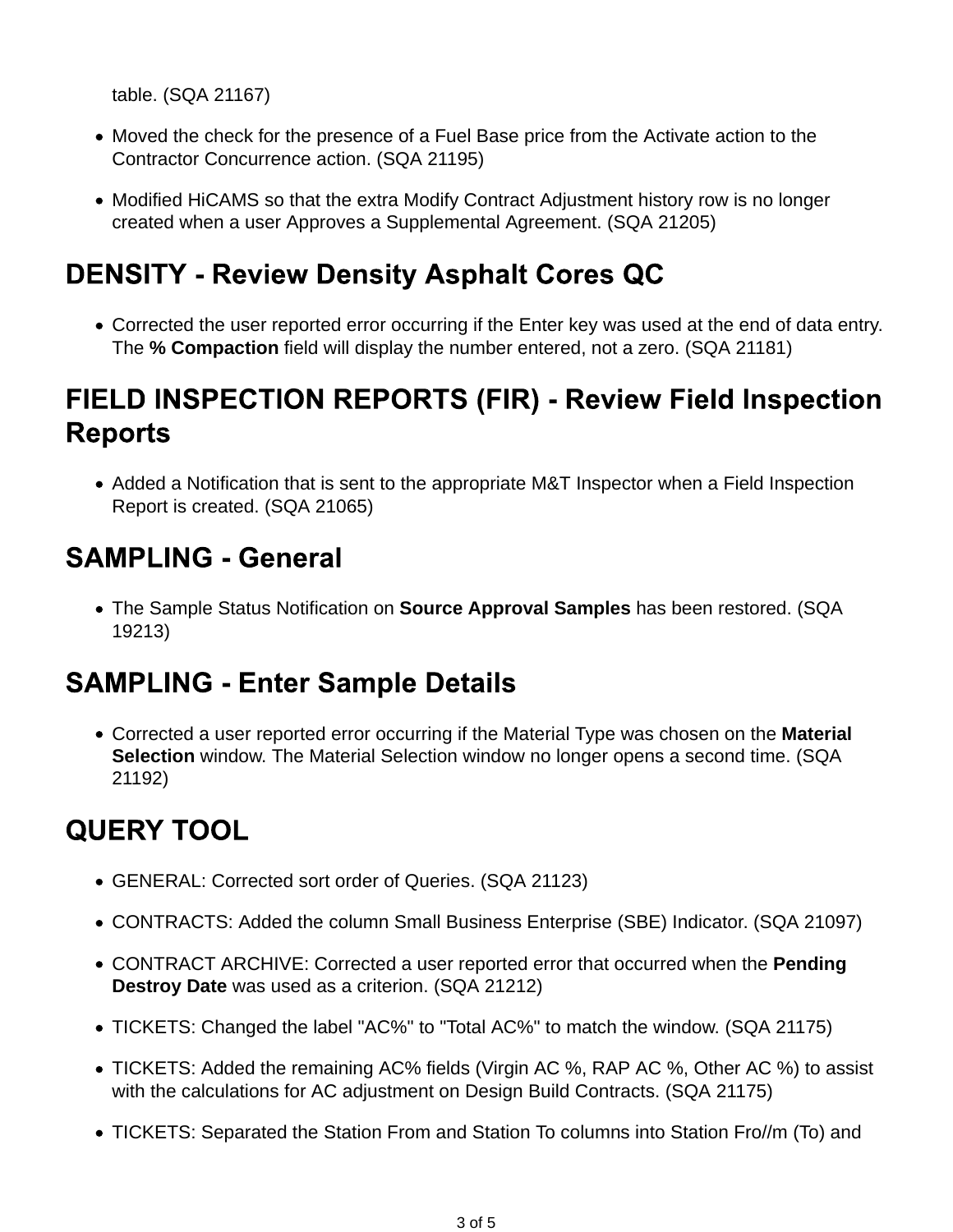Station From (To) Fraction to match the window. (SQA 21175)

### **REFERENCES - Job Mix Formulas**

Changed the way HiCAMS identifies whose signature appears on a JMF to use the signature on the staff record with the Job Title "Asphalt Design Engineer". (SQA 21233)

#### **ADMIN - Codes Table**

CONSTANTS: Added SBE threshold Amount with an initial value of 500,000. (SQA 21097)

#### **ADMIN - Notification Setup**

- Added a Notification that is sent to the Area Bridge and/or Roadway Engineer when a Supplemental Agreement is created. (SQA 20983)
- Removed the hardcoding of the following Supplemental Agreement Notifications:
	- Cont. Adj. Approved Generic Line Items Alert
	- Cont. Adj. Approved, Generic and Non-Generic Line Items Alert
	- Cont. Adj. Approved, Non-Generic Line Items, CBOM Not Updated Alert
	- Cont. Adj. Approved, Non-Generic Line Items, CBOM Updated Alert

The Notifications are still available in the Notification Setup Window. (SQA 21012)

- Added a Notification that is sent to the appropriate M&T Inspector when a Field Inspection Report is created. Concrete Pavement FIRs are excluded from this Notification. (SQA 21065)
- Corrected the message in the Notification FHWA Decision Alert to accurately reflect the decision made. (SQA 21182)

#### **ADMIN - Security**

- Effective with this Release, **HiCAMS password tracking and enforcement** are compliant with the State regulations. A HiCAMS password will now follow these rules:
	- $\circ$  A HiCAMS Password will be at least eight (8) characters in length
	- $\circ$  A HiCAMS Password will contain at least one (1) character from each of the following four categories:
		- English lower case characters  $(a, b, c, \ldots z)$
		- English UPPER case characters  $(A, B, C, \ldots Z)$